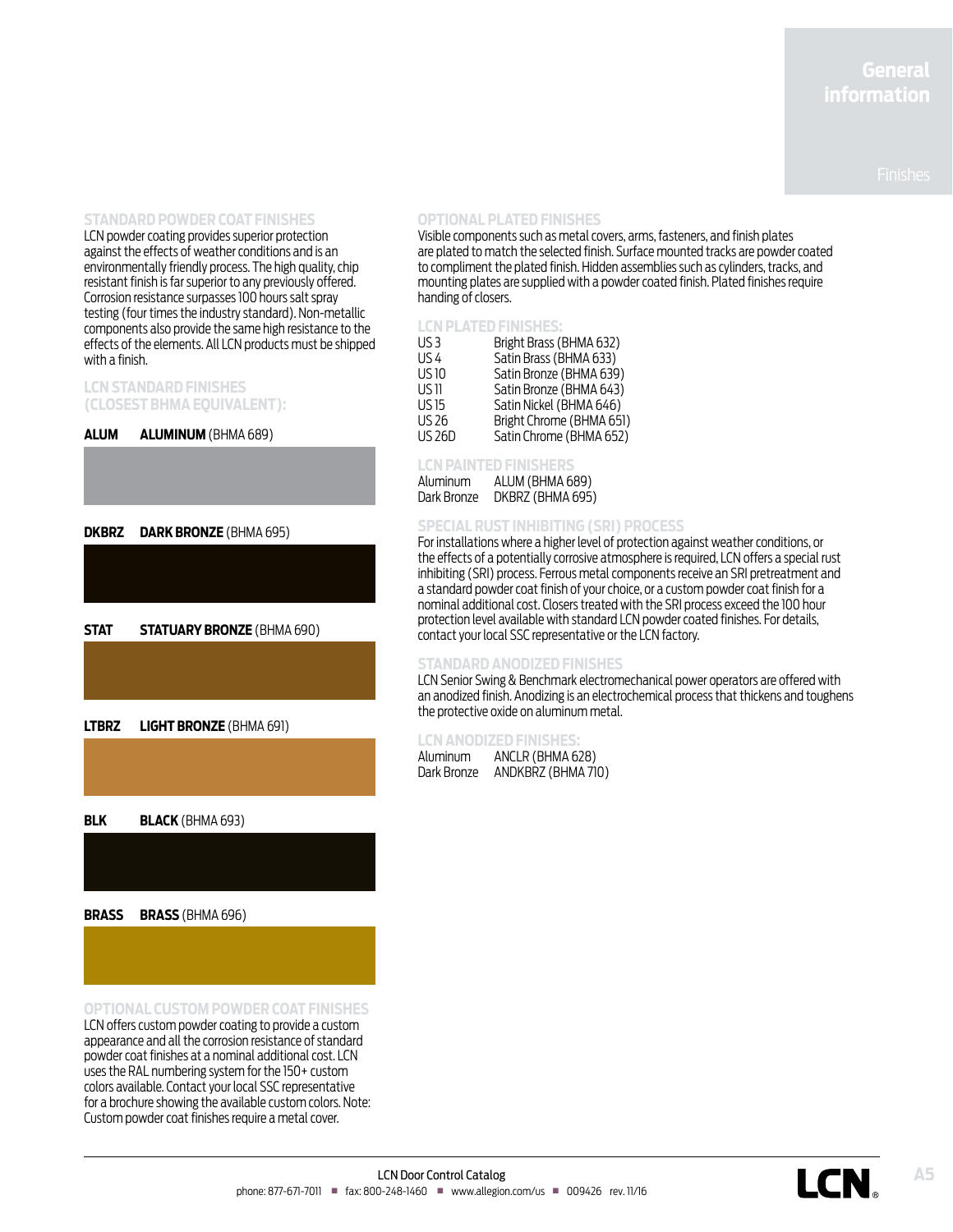# **information**

| <b>Arm Options</b>                    |                                                  |  |  |
|---------------------------------------|--------------------------------------------------|--|--|
| <b>STD</b>                            | - Standard Arm                                   |  |  |
| REG                                   | - Regular Arm                                    |  |  |
| Rw/PA                                 | - Regular Arm with Parallel Arm Shoe             |  |  |
| R/62A                                 | - Regular Arm with Auxiliary Parallel            |  |  |
|                                       | Arm Shoe                                         |  |  |
| н                                     | - Hold Open Arm                                  |  |  |
| Hw/PA                                 | - Hold Open Arm with Parallel Arm Shoe           |  |  |
| LONG                                  | - Long Arm                                       |  |  |
| <b>XLONG</b>                          | - Extra Long Arm                                 |  |  |
| <b>HLONG</b>                          | - Hold Open Long Arm                             |  |  |
| EDA                                   | - Extra Duty Arm                                 |  |  |
| EDAw/62G                              | - Extra Duty Arm with Thick Hub Shoe             |  |  |
| HEDA                                  | - Hold Open Extra Duty Arm                       |  |  |
| HEDAw/62G                             | - Hold Open Extra Duty Arm                       |  |  |
|                                       | w/Thick Hub Shoe                                 |  |  |
| <b>CUSH</b>                           | - Cush -n- Stop Arm                              |  |  |
| <b>HCUSH</b>                          | - Hold Open Cush -n- Stop Arm                    |  |  |
| SCUSH(SCNS)                           | - Spring Cush -n- Stop Arm                       |  |  |
|                                       | SHCUSH(SHCNS) - Spring Hold Open                 |  |  |
|                                       | Cush-n-Stop Arm                                  |  |  |
| SF                                    | - Swing Free Arm                                 |  |  |
| DE                                    | - Double Egress Arm                              |  |  |
| FL.                                   | - Fusible Link Arm                               |  |  |
|                                       | <b>Control Box Options</b>                       |  |  |
| SC                                    | - Standard Control Box                           |  |  |
|                                       |                                                  |  |  |
| <b>Cylinder Options</b><br><b>STD</b> |                                                  |  |  |
| DEL(DA)                               | - Standard Cylinder<br>- Delayed Action Cylinder |  |  |
| AVB                                   | - Advanced Variable Backcheck                    |  |  |
| <b>B80</b>                            | - Bypass 80 Degree ME Cylinder                   |  |  |
| <b>B140</b>                           | - Bypass 140 Degree ME Cylinder                  |  |  |
| <b>TEL</b>                            | - Telephone Cylinder                             |  |  |
|                                       |                                                  |  |  |
| <b>Cover Option</b>                   |                                                  |  |  |
| STD                                   | - Standard Plastic Cover                         |  |  |
| МC                                    | - Metal Cover                                    |  |  |
| FC                                    | - Full Cover                                     |  |  |
| CL                                    | - Cover Length                                   |  |  |
| <b>DS1</b>                            | - Designer Series Cover                          |  |  |
| <b>Track Options</b>                  |                                                  |  |  |
| <b>STD</b>                            | - Standard Track                                 |  |  |
| HO                                    | - Hold Open Track                                |  |  |

# **Fastener Pack Options**

| <b>WMS</b><br><b>TBWMS</b><br>srt<br><b>TBSRT</b><br>TORX<br>TBTRX<br><b>UNIV</b> | - Wood & Machine Screws<br>- Thru-Bolt, Wood & Machine Screws<br>- Self Reaming & Tapping Screws<br>- Thru-Bolt, Self Reaming & Tapping Screws<br>- 'TORX' Machine Screws<br>- Thru-Bolt, 'TORX' Machine Screws<br>- Universal Screw Pack |  |
|-----------------------------------------------------------------------------------|-------------------------------------------------------------------------------------------------------------------------------------------------------------------------------------------------------------------------------------------|--|
| <b>Motor Gearbox Options</b>                                                      |                                                                                                                                                                                                                                           |  |
| SF                                                                                | - Standard Force Motor Gearbox                                                                                                                                                                                                            |  |
| <b>Powder Coat Finishes</b>                                                       |                                                                                                                                                                                                                                           |  |
| AL                                                                                | - Aluminum                                                                                                                                                                                                                                |  |
| dkbrz                                                                             | - Dark Bronze                                                                                                                                                                                                                             |  |
| <b>STAT</b>                                                                       | - Statuary Bronze                                                                                                                                                                                                                         |  |
| LTBRZ                                                                             | - Light Bronze                                                                                                                                                                                                                            |  |
| BLK                                                                               | - Black                                                                                                                                                                                                                                   |  |
| <b>BRASS</b>                                                                      | - Brass                                                                                                                                                                                                                                   |  |
| <b>Miscellaneous Terms</b>                                                        |                                                                                                                                                                                                                                           |  |
| ELR                                                                               | - Extra Long Rod                                                                                                                                                                                                                          |  |
| <b>SRI</b>                                                                        | - Special Rust Inhibitor                                                                                                                                                                                                                  |  |
| SE                                                                                | - Single Point Electronic                                                                                                                                                                                                                 |  |
| МE                                                                                | - Multi-Point Electronic                                                                                                                                                                                                                  |  |
| PAH                                                                               | - Parallel Arm Holder                                                                                                                                                                                                                     |  |
| <b>HSA</b>                                                                        | - Hold Open / Scanner Activated                                                                                                                                                                                                           |  |
| ES                                                                                | - Electric Strike Relay (Control Boxes)                                                                                                                                                                                                   |  |
| S.                                                                                | - Sequential (Control Boxes)                                                                                                                                                                                                              |  |
| RF                                                                                | - Radio Frequency                                                                                                                                                                                                                         |  |
| IJ                                                                                | - Top Jamb                                                                                                                                                                                                                                |  |
| PА                                                                                | - Parallel Arm                                                                                                                                                                                                                            |  |
| G                                                                                 | - Flush Ceiling                                                                                                                                                                                                                           |  |
| Т                                                                                 | - Track                                                                                                                                                                                                                                   |  |
| <b>DPS</b>                                                                        | - Door Position Switch                                                                                                                                                                                                                    |  |
| LR                                                                                | - Long Rod                                                                                                                                                                                                                                |  |
| ST                                                                                | - Special Template                                                                                                                                                                                                                        |  |
| RH                                                                                | - Right Hand                                                                                                                                                                                                                              |  |
| LΗ                                                                                | - Left Hand                                                                                                                                                                                                                               |  |
| HL                                                                                | - Header Length                                                                                                                                                                                                                           |  |
| DD                                                                                | - Double Door Header                                                                                                                                                                                                                      |  |
| POS                                                                               | - Positive Mechanical Stop                                                                                                                                                                                                                |  |
| BKY                                                                               | - Panic Breakaway Stop                                                                                                                                                                                                                    |  |
| ΧP                                                                                | - Extra Protection                                                                                                                                                                                                                        |  |
|                                                                                   |                                                                                                                                                                                                                                           |  |



BUMPER - Track with Bumper

HBUMPER - Hold Open Track with Bumper